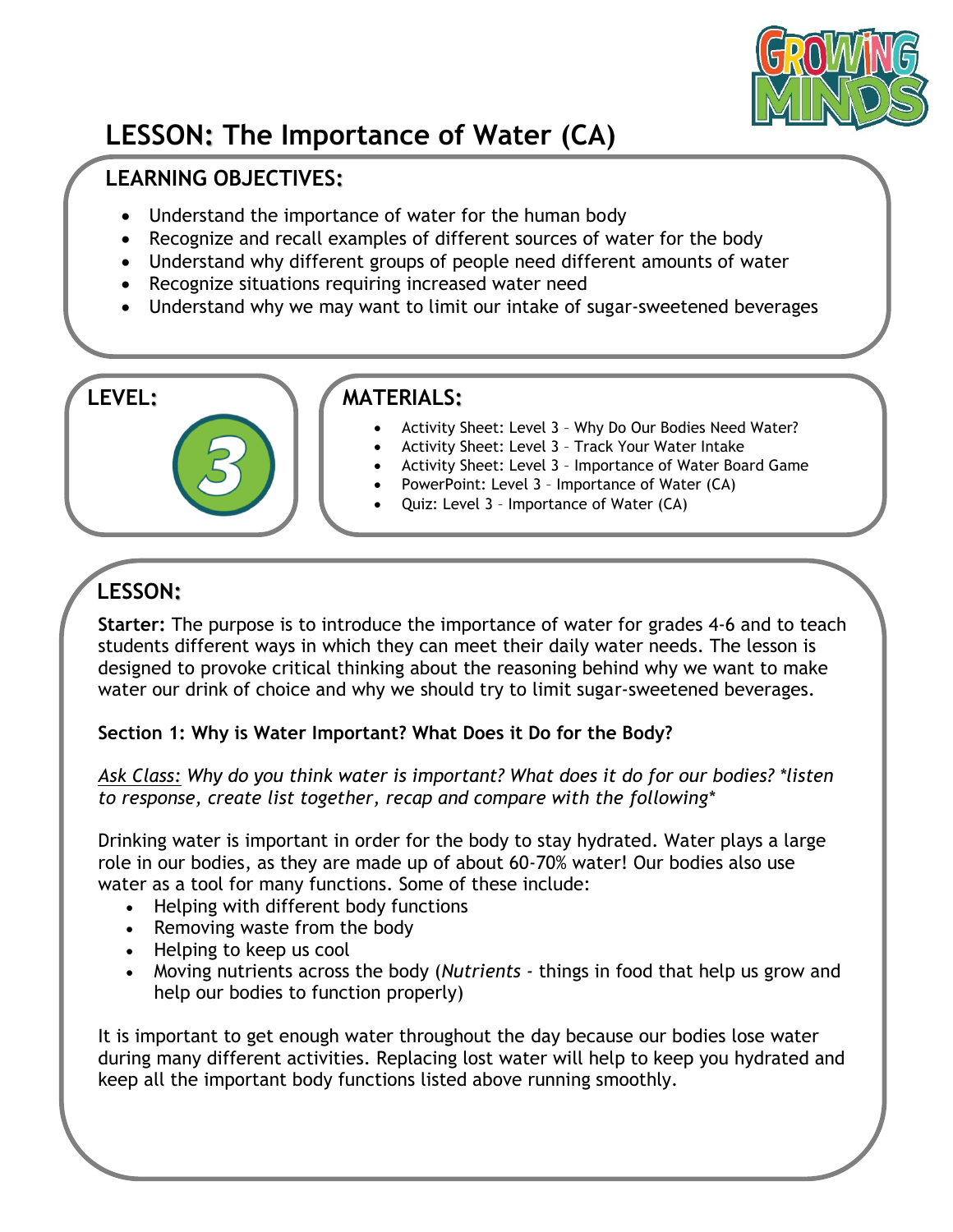

*Ask Class: Can you think of some ways in which water may be lost from the body during activities? \*listen to response, create list together, recap and compare with the following\**

Water is lost through waste, sweating, and even breathing!

*Fun Fact: Water is lost through breathing because our bodies have to moisten the air coming into our lungs when we breathe in. When we breathe out, our lungs let the moistened air back out into the environment- causing us to lose water during breathing!*

Sometimes you cannot physically see when your body is losing water. Because of this, it is important to continue to replace lost water throughout the day in order to keep the important functions in your body running smoothly.

#### **Section 2: Where Does My Water Intake Come From?**

The best and easiest way to get lots of water is by drinking it. Canada's Food Guide recommends that we **make water our drink of choice**. There are also many other ways for your body to get more water! You can get water from other healthy drink choices such as:

- Lower-Fat Milk or Plant-Based Milk
- 100% Fruit Juices
- Unsweetened Herbal Teas

You can also help to meet your daily water intake by eating food!

#### *Did you Know? About 80% of a person's total water intake comes from beverages, but around 20% comes from food!*

Almost all food has water in it, but water-rich foods have a larger amount of water. By eating foods which have higher levels of water, your body can absorb the water and use it to perform its daily functions. Most water-rich foods are foods in the **Fruits and Vegetables** food group. This group has higher amounts of water and can help you to meet your daily water needs.

*Ask Class: Can you name some water-rich foods? Answers: Tomatoes, peppers, cucumbers, melons, strawberries, oranges, peaches, soups, smoothies, etc.*

Having a mixture of water and water-rich foods in your diet can make for an easy and healthy way to meet your daily water goals!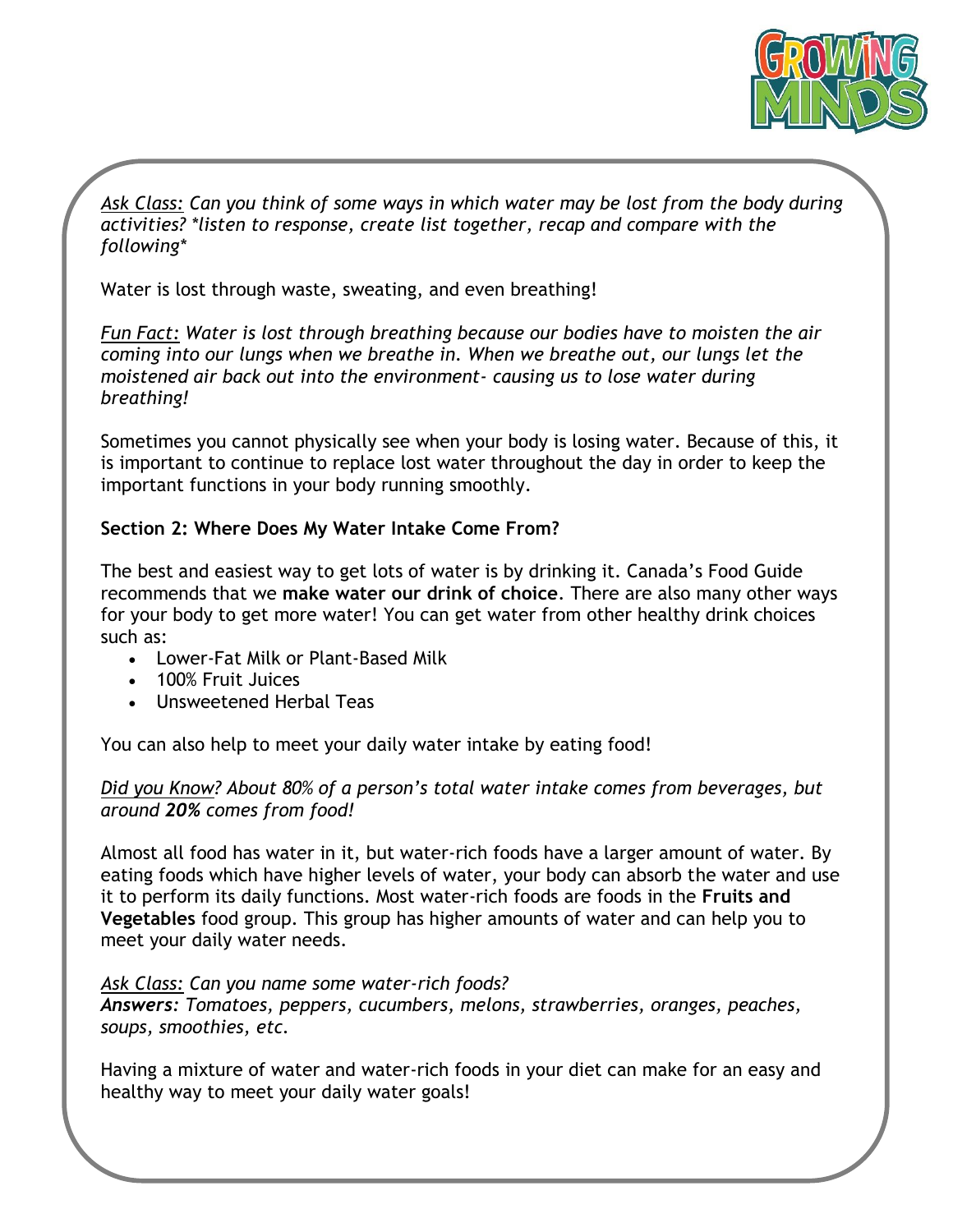

#### **Section 3: How Much Water Do We Need?**

The amount of water someone needs may be different depending on the person and the situation that they are in. When your body needs water, there are signals that can tell you that you are dehydrated or that you are reaching dehydration (*dehydration* - issues with your body's functions when it does not have enough water).

*Ask Class: How do our bodies tell us that we need to have more water? \*listen to response, create list together, recap and compare with the following\**

**Answers**: A combination of: thirst, dry lips, headaches, dark urine, feeling tired, dizziness, and/or muscle cramps are all some of the signals from your body alerting you that you are reaching dehydration.

If you begin to have any of these symptoms, it is important to increase your water intake.

A good range to base your daily water goals off of for both drinks and food is:

- 2.4L/day (9-10 cups/day) for **males ages 9-13**
- 2.1L/day (8-9 cups/day) for **females ages 9-13**.
- 1.7L/day (6-7 cups/day) for **males and females ages 4-8**

While this is a good range to follow, it is important to remember that these numbers may vary depending on the person or the situation that they are in.

Also, it is important to understand that having too much water can be harmful to our bodies. Drinking too much water can lower the nutrient levels in the body and can make you sick. Try to stick to the ranges listed above and listen to the signals from your body to make sure that you are consuming the right amount of water!

#### **Section 4: What Situations Require You to Consume More Water?**

*Ask Class: In what situations do you think we would need to have more water? \*listen to response, create list together, recap and compare with the following\**

- *In a hot environment* Higher temperatures can cause your body to sweat more and lose fluids faster.
- *During sickness* Some fevers and illnesses can cause you to lose fluids.
- *During exercise* Exercise also causes your body to lose a lot of fluid through excessive sweating.
- *In higher altitudes*  Higher altitudes (such as if you were high up on a mountain) have different air levels which can cause your body to work harder.